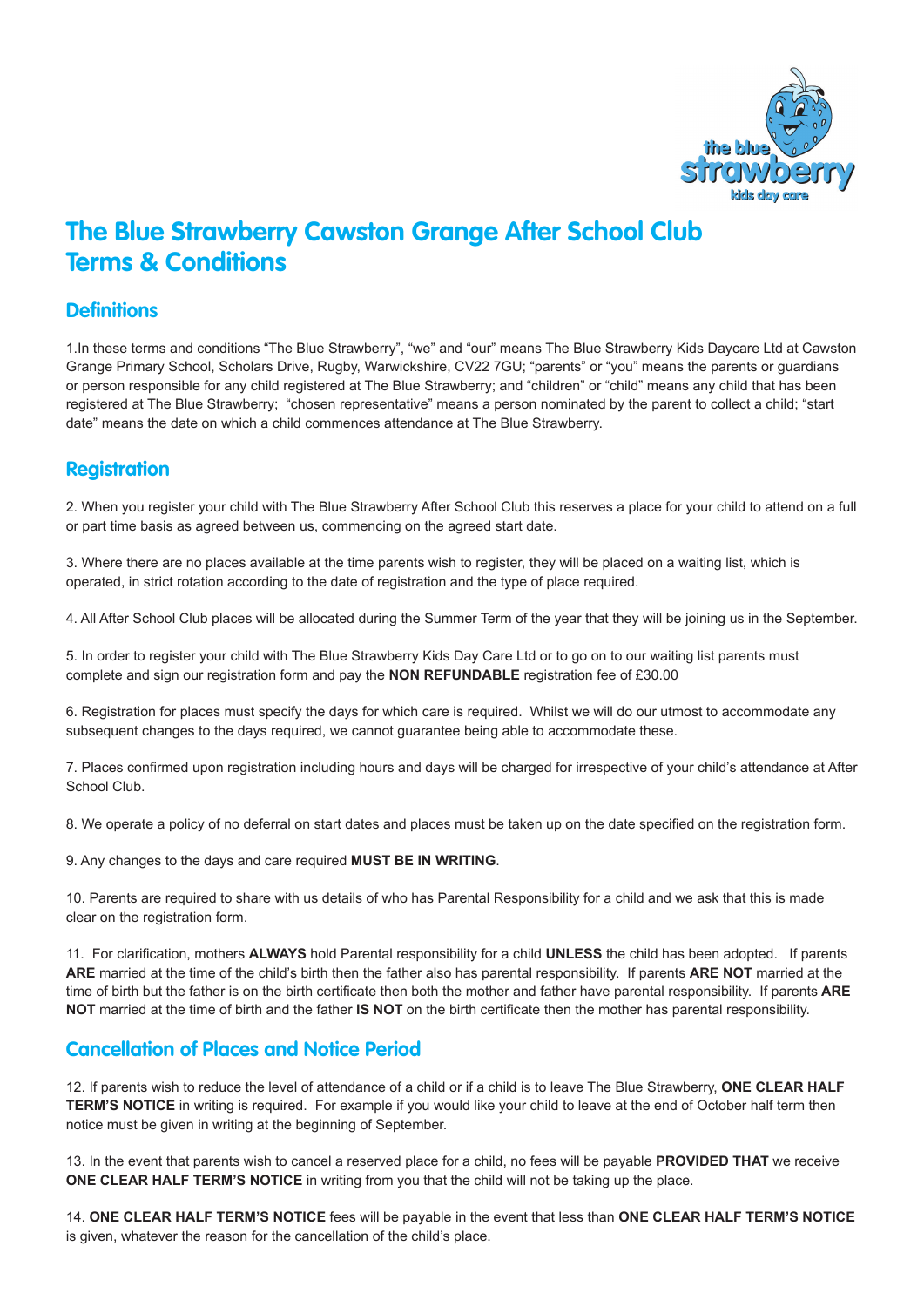

#### **Payment of Fees**

15. Fees apply for our operational hours of 3.30 pm to 6.00 pm Monday to Friday.

16. Fees are payable for 39 weeks attendance per year.

17. Our fees are calculated monthly using the Nursery Management system in accordance with the term dates.

18. Fees are payable on 26th of every month **IN ADVANCE** by cash or cheque.

19. Childcare vouchers **MUST** be paid on 26th of every month **IN ADVANCE**.

20. We are closed on all Bank Holidays and fees are payable irrespective of this.

21. We are closed to After School Club during each school holiday. If care is required during these periods, bookings for the Holiday Club must be made.

22. Any additional sessions will be charged at the daily rate for the chosen hours, and are payable on the day by cheque or cash.

23. Fees are payable for **ALL** sessions booked irrespective of whether or not a child is absent because of family holiday or illness or if specific School events coincide with pre-booked sessions, which includes teacher training days and polling days.

24. Fees will still be payable for Nursery closure due to severe weather including flooding, snow or similar event.

25. Places confirmed upon registration including hours and days will be charged for irrespective of your child's attendance at After School Club.

26. Our fees are reviewed annually prior to September and may be subject to changes.

27. In the event of any fees remaining unpaid or parents breaching any of these terms and conditions we reserve the right to suspend or terminate a child's place. Please see clause 28 for late payment charges.

28. Late payments are subject to the following charges; any payment received after the due date of the 26th of each month and up to one working week from this date will incur a 5% charge on the outstanding monies. Any fees paid after this will then incur a further 10% charge on the outstanding monies along with an administration charge of £25.00.

29. We reserve the right to refer the debt to our debt collection agency at any point.

30. We are sorry but we cannot give refunds for any absence for whatever reason.

#### **Mutual Obligations**

31. Parents should notify us by 2.00 pm if their child is unable to attend.

32. We reserve the right to send home any child if such an action is deemed to be necessary or in the best interests of that child or other children.

33. Please note that it is important for the children to be collected promptly.

34. We appreciate that delays can sometimes be unavoidable but to cover our costs we do reserve the right to charge **£10 per quarter of an hour (or part of a quarter of an hour)**. Ofsted regulations dictate that when caring for children there should always be 2 members of staff present.

35. Whilst your child is in our care, The Blue Strawberry staff will act in loco parentis for the duration of the time that the child is with us, both on and off the premises, until a parent or chosen representative collects the child.

36. In the case of any illness, accident or emergency The Blue Strawberry shall have the right to take such actions as are deemed necessary, including arranging medical treatment, the administering of anaesthetics and hospitalisation if deemed necessary by medical staff, even if the parents have not yet been informed.